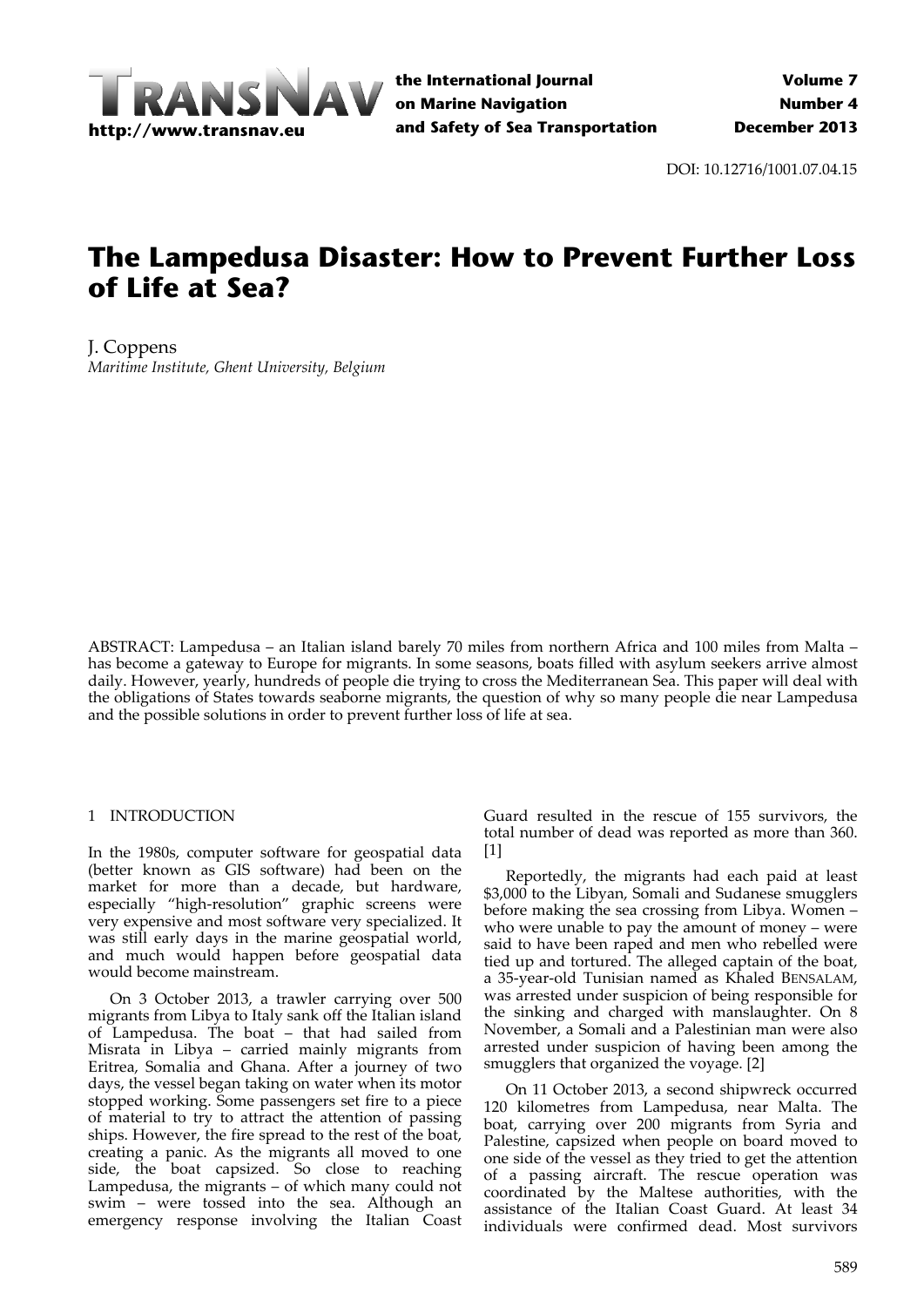were taken to Malta. The Maltese Prime Minister of Malta, Joseph MUSCAT, complained about the lack of solidarity among European countries on the problem of seaborne migration. He stated: "*As things stand we are building a cemetery within our Mediterranean Sea*". [3] Also Ban KI‐MOON, the UN Secretary‐General, called on the international community 'as a whole' to take action to prevent such tragedies in the future. [4]

Lampedusa is an Italian island barely 70 miles from northern Africa and 100 miles from Malta. Therefore, it has become a gateway to Europe for migrants. In some seasons, boats filled with migrants and asylum seekers arrive almost daily. Between January and September 2013, more than 31.000 migrants arrived in the EU using the Central<br>Mediterranean route, mainly via Sicily and Mediterranean route, mainly via Sicily Lampedusa, but also – although to a lesser extent – on the Coasts of Calabria, Puglia and Malta. The main nationalities include Eritreans, Somalis and other sub‐ Saharan Africans, as well as Syrian nationals. The migratory pressure over the summer months of 2013 was comparable to the same period in 2011. [5]

But why do so many people die near Lampedusa and what can we do to prevent this? In order to answer these questions, we will first take a look at the international obligations of States towards migrants at sea, with regard to rendering assistance and disembarkation. Afterwards, the specific situation of Lampedusa will be dealt with. Finally, some possible solutions will be put forward.

#### 2 DUTY TO RENDER ASSISTANCE

#### 2.1 *Request for assistance needed?*

It is a legal obligation for shipmasters and States under customary international law, as well as under Articles 58(2) and 98(1) Law of the Sea Convention (LOSC) to render assistance to persons in danger of being lost and to proceed with all possible speed to the rescue of persons in distress [6]. Article 98(1) LOSC states: "*Every State shall require the master of a ship flying its flag, in so far as he can do so without serious danger to the ship, the crew or the passengers: (a) to render assistance to any person found at sea in danger of being lost; (b) to proceed with all possible speed to the rescue of persons in distress, if informed of their need of assistance, in so far as such action may reasonably be expected of him; (c) after a collision, to render assistance to the other ship, its crew and its passengers and, where possible, to inform the other ship of the name of his own ship, its port of registry and the nearest port at which it will call*." According to Article 98(2) LOSC, where circumstances so require, coastal States have to cooperate with neighbouring States.

The actual distress phase is defined by the 1979 International Convention on Maritime Search and Rescue (SAR Convention) [7] – a treaty monitored by the International Maritime Organization (IMO) that imputes multi‐State coordination of search and rescue systems – as: "*A situation wherein there is reasonable certainty that a person, a vessel or other craft is threatened by grave and imminent danger and requires immediate assistance*." [8]. When exactly a situation is identified as requiring immediate assistance, can be different

according to which State is handling the situation. For some States the vessel must really be on the point of sinking [9]. However, the International Law Commission (ILC) stated that – although a situation of distress may at most include a situation of serious danger – it is not necessarily one that jeopardizes the life of the persons concerned [10]. In contrast, for other States it is sufficient for the vessel to be unseaworthy [11]. MORENO‐LAX even suggests that unseaworthiness *per se* entails distress. [12]

**Council Decision 2010/252 [13] adopted additional guidelines that must be respected by European Member States during search and rescue situations at sea when operating within a Frontex** – the European Agency for the Management of Operational Cooperation at the External Borders of the Member States of the European Union [14] – **joint operation at sea.** Although the European Court of Justice (ECJ) annulled Council Decision 2010/252, and thus also the guidelines therein, the effects of the Council Decision have to be maintained until a new act can be adopted in accordance with ordinary legislative procedures. [15]

When deciding whether a vessel is in distress or not, search and rescue units should take all relevant elements into account, in particular: "*(a) the existence of a request for assistance; (b) the seaworthiness of the ship and the likelihood that the ship will not reach its final destination; (c) the number of passengers in relation to the type of ship (overloading); (d) the availability of necessary supplies (fuel, water, food, etc.) to reach a shore; (e) the presence of qualified crew and command of the ship; (f) the availability of safety, navigation and communication equipment; (g) the presence of passengers in urgent need of medical assistance; (h) the presence of deceased passengers; (i) the presence of pregnant women or children; and (j) the weather and sea conditions*." [16]

**Thus – according to these guidelines –** although unseaworthiness is certainly an element to take into consideration when assessing the situation, it **does not automatically imply a distress situation. As every situation is different, the fact whether persons at sea are in distress or not will dependent on the specific circumstances. Therefore, an assessment can only be made on a case‐by‐case basis. Although the definition of distress is quite vague, this allows shipmasters and States to take all relevant elements into account. Their** margin of appreciation to decide whether persons are in distress or not is regarded as being essential. **However, one element that is indisputable, is that t**he existence of an emergency should not be exclusively dependent on or determined by an actual request for assistance. [17]

Nevertheless, some countries still require a request for assistance. For example, the Armed Forces of Malta (AFM) – responsible for dealing with the search and rescue operations [18] – are being accused of not fulfilling their duty, by for example only helping persons who are actually requesting assistance [19]. Nevertheless, there are also migrant boats who refuse to be rescued by Malta, because they want to go to Italy. For example, on 9 July 2012, a boat – reportedly carrying 50 Eritreans and Somalis – was at sea. They refused to be rescued by Maltese military forces. In 2012, UNHCR reported that of all the migrant vessels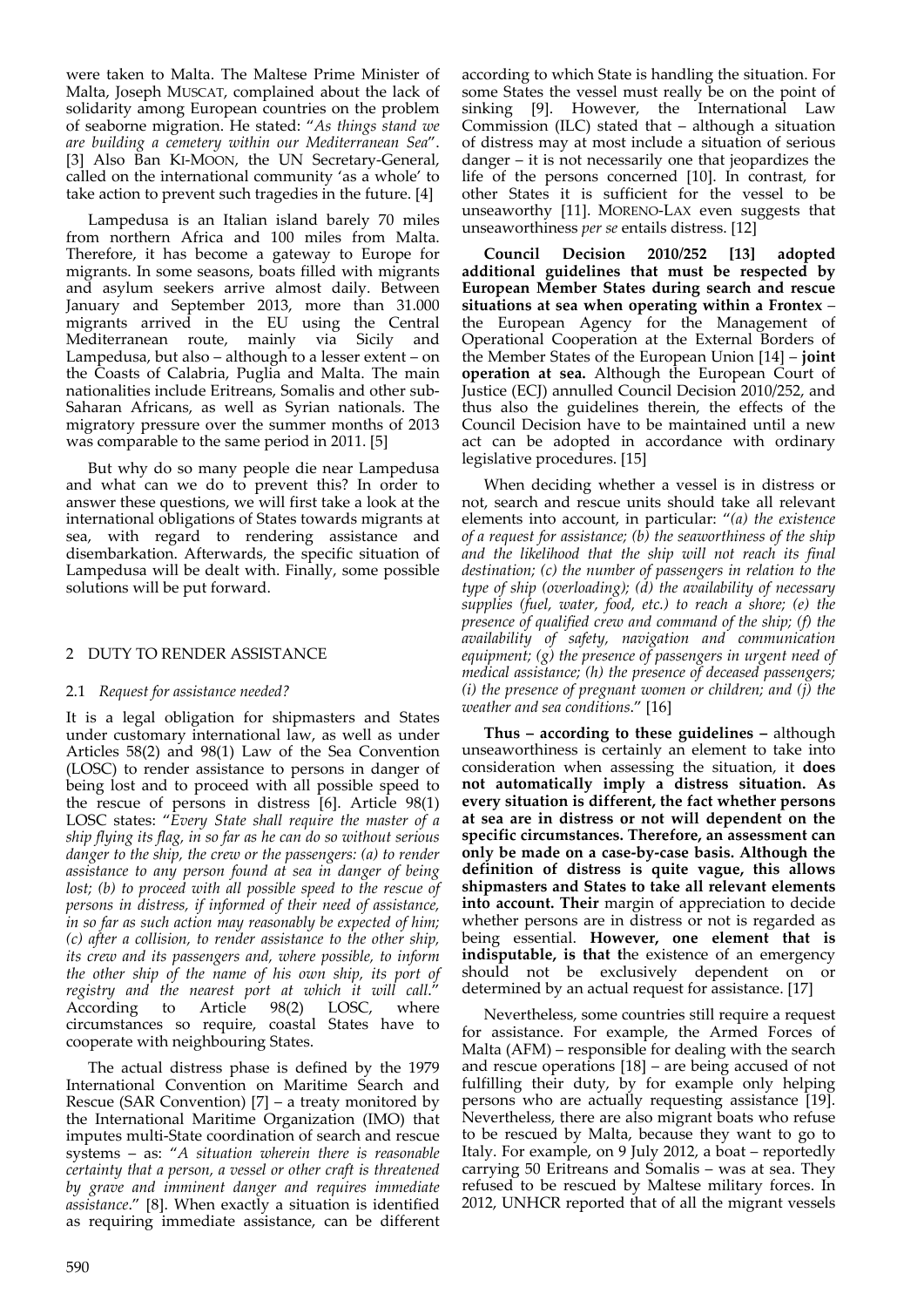intercepted by Maltese authorities, the majority elected not to be rescued and continued to Italy. [20]

### 2.2 *Self‐induced distress situations*

Due to increased interception measures at sea, smugglers are often sending migrants to navigate the sea on their own, rather than risk being caught with the passengers. Also, because of the likelihood that the vessels will not return, smugglers are utilizing less expensive materials to build the boats. With no need to transport fuel for a return trip, migrants are making use of this extra space by loading their boats with more people, resulting in more drownings [21]. Illegal migrants are often transported on ships that are not properly manned, equipped or licensed for carrying passengers on international voyages and that States should take steps to eliminate these unsafe practices [22]. For example, every year tens of thousands of Somalis and Ethiopians – often fleeing violence, human rights abuses and poverty in the Horn of Africa – pay smugglers to ferry them across the Gulf of Aden to Yemen. Many never make it, as the boats capsize or smugglers beat some of the passengers to death, force them overboard, or disembark people too far from shores [23].

Smugglers are generally well informed about States' protection obligations in case of distress situations and thus they act to exploit them. They are able to instruct migrants what to do upon interception to increase their chances of gaining entry into and remaining in countries of destination. For instance, States have been faced with situations of people sabotaging their own vessels to force authorities to carry out rescues [24]. As the concept of distress is not qualified, it also includes 'self‐induced' distress as a type of distress in need of rescue [25]. PUGH argues that a group of determined people who have set out on a risky voyage in a substandard vessel may not be easily recognized as being in a condition of distress. Therefore, this argument cannot be supported.

Moreover, so-called 'rescuers' are in fact smugglers. On 9 September 2012, Italian authorities questioned survivor reports that the boat on which they were sailing from Tunisia actually sank or capsized near Lampedusa on 7 September. Italian authorities raised the possibility that the survivors were intentionally landed on the small island of Lampione – approximately 20 km west of Lampedusa – by a smuggler's 'mother ship' and that the smugglers then returned to Tunisia. Some of the 56 survivors who were rescued from Lampione reported that their boat sank and they were forced to swim to the island. However, Italian authorities did not find sufficient debris, bodies, or other evidence that would indicate that their boat sank. Although two bodies were recovered, the locations of the recovered bodies are not consistent with the location where the migrant boat is reported to have sunk [26]. These kind of practices can result in criminalization of seafarers, as almost happened in the aforementioned case of the *Cap Anamur*. The fear of criminalization by those who go to the rescue of boats carrying migrants is one of the reasons why commercial vessels fail to go to the rescue of persons in distress at sea [27].

#### 3 DISEMBARKATION OF RESCUED PERSONS

#### 3.1 *No disembarkation duty*

Neither treaty law nor customary international law requires States to let rescued persons disembark onto their territory. Both the International Convention on Safety of Life at Sea (SOLAS Convention) [28] – a treaty seeking to ensure protection of passengers aboard ships in distress through the prevention of situations of distress – and the SAR Convention [29] only provide that States must arrange for the disembarkation of persons rescued at sea as soon as reasonably practicable [30].

As a result, persons rescued at sea can spend weeks on a ship at sea before a State allows them to go ashore. The case of the *Marine I* provides an example. On 30 January 2007, the Spanish Coast Guard received a distress call from the vessel *Marine I*. It was alleged that over 300 migrants from Guinea were on board. Although the *Marine I* was within the Senegalese Search and Rescue Region (SRR), Senegal requested Spain to proceed with a rescue operation, claiming that Senegal did not have the proper means to assist. Because the Mauritanian port of Nouadhibou was closest to the emergency, Senegal also informed Mauritania of the situation. On 4 February, a Spanish maritime rescue tug reached the *Marine I* and provided immediate relief by handing out supplies of water and food. The Spanish government also commenced negotiations with Senegal and Mauritania on the fate of the migrants. On 12 February (two weeks after the distress call), Spain, Senegal and Mauritania finally reached an agreement regarding the passengers. It was reportedly agreed that Spain would pay €650,000, in return for Mauritania allowing the passengers to disembark. Repatriation commenced the day after the migrants had disembarked. Guinea agreed to readmit thirty‐five passengers, all of African origin [31]. In total, Spain reported **18,000** irregular arrivals by sea from West Africa that year [32]. The fact that Spain was prepared to pay as much as  $€650,000$  to prevent the disembarkation of 300 migrants shows that some States are reluctant to allow disembarkation of rescued persons onto their territory. Consequently, in practice some shipmasters will ignore migrants at sea because they know that their entrance into ports will be refused.

## 3.2 *Delivery to a place of safety*

In the SAR Convention, rescue is described as "*an operation to retrieve persons in distress, provide for their initial medical or other needs, and deliver them to a place of safety*."[33]. Although the SAR Convention states that rescue implies that persons in distress have to be delivered to a place of safety [34], it does not define what a place of safety is. The 2004 IMO Guidelines on the Treatment of Persons Rescued at Sea state that a place of safety can be defined as a location where rescue operations are considered to terminate, where the survivors' safety or life is no longer threatened, basic human needs (such as food, shelter and medical needs) can be met and transportation arrangements can be made for the survivors' next or final destination [35]. Disembarkation of asylum‐seekers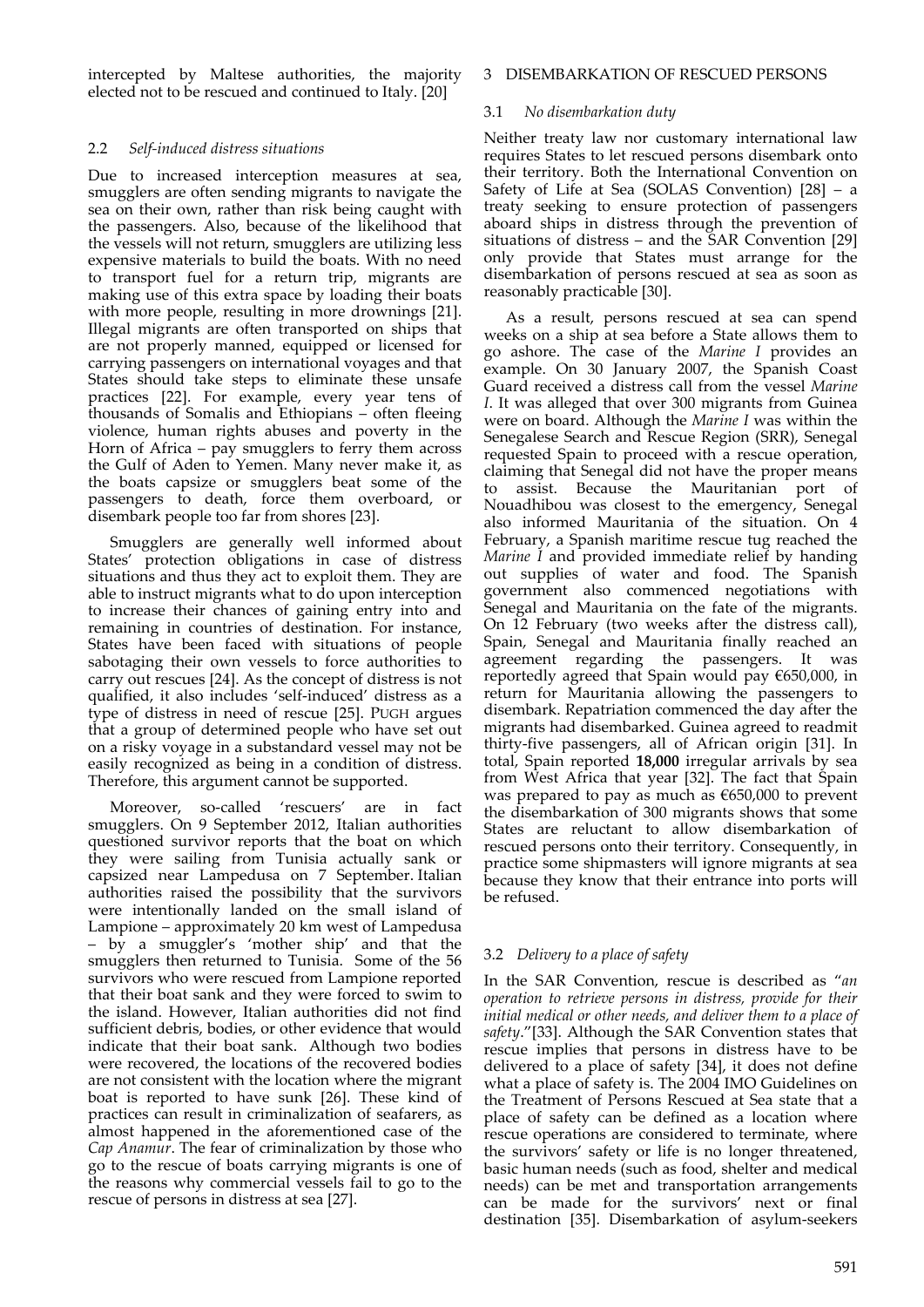recovered at sea, in territories where their lives and freedom would be threatened, must be avoided [36] in order to prevent the violation of the nonrefoulement principle [37]. The government in charge of the SRR in which the survivors were recovered is held responsible for providing a place of safety on its own territory or ensuring that such a place of safety is granted in another country [38]. Although an assisting ship may only serve as a temporary place of safety [39], there is still no actual duty for States to disembark the persons rescued [40].

However, Malta does not accept the 2004 IMO Guidelines [41]. Therefore, according to Malta there is a safe place in terms of search and rescue and there is a safe place in terms of humanitarian law [42]. The 2004 Guidelines, however, do state that a place of safety has to fulfil humanitarian requirements too. On 5 August 2013, the Liberian‐registered tanker *Salamis* rescued 102 migrants aboard a damaged dinghy about 45 nm off Libya and 140 nm from Malta. The crew responded to an alert from Rome's Maritime Rescue Co-ordination Centre (MRCC) to help the migrants. After the rescue – co-ordinated by authorities in Rome – the *Salamis* headed for Malta, the destination for its cargo of gasoil. However, Maltese authorities told the shipmaster to proceed to the closest port of safety in Libya. Although the AFM was supplying food and water to the migrants, the ship was refused entrance to Maltese waters. The EU stated that – as the migrants included four pregnant women, one injured woman who needed immediate hospital care and a five-month-old infant – it was the humanitarian duty of the Maltese authorities to allow these persons to disembark. Sending the ship back to Libya would have been contrary to international law [43]. This is certainly true after the *Hirsi Case*, where the European Court of Human Rights decided that bringing migrants back to Libya constituted a violation of Article 3 of the European Convention of Human Rights [44] because *in casu* the applicants had been exposed to: (1) the risk of ill-treatment in Libya; and (2) of repatriation to Somalia or Eritrea [45].

## 4 LAMPEDUSA: A UNIQUE PROBLEM

The Italian island of Lampedusa is both part of the Maltese and the Italian Search and Rescue Region (SRR). According to the LOSC and the SAR Convention, coastal States shall establish adequate and effective search‐and‐rescue (SAR) services (for example, through the creation of a Rescue Coordination Centre (RCC)) and, where circumstances so require, cooperate with neighbouring States for this purpose [46]. States must ensure that sufficient SRRs are established within each sea area. These regions should be contiguous and – as far as practicable – not overlap [47]. Each SRR shall be established by agreement among parties concerned [48]. The delimitation of SRRs is not related to and shall not prejudice the delimitation of any boundary between States [49]. Parties are required to ensure the closest practicable coordination between maritime and<br>aeronautical services [50]. The International aeronautical services [50]. The International Aeronautical and Maritime Search and Rescue Manual (IAMSAR Manual) – which was jointly published by IMO and the International Civil

Aviation Organization (ICAO) – provides guidelines for a common aviation and maritime approach to organizing and providing search and rescue services [51].

The SAR Convention aims to create an international system for coordinating rescue operations and therefore State parties are invited to conclude SAR agreements with neighbouring States to regulate and coordinate SAR operations and services in the agreed maritime zone [52]. Such agreement do not only technically and operatively implement the obligation laid down in Article  $98(2)$ LOSC, they also diminish the risk of non-rescue incidents. Next to this, they can offer an economic advantage to the extent that the contracting parties can share costs arising from organizing and carrying out SAR operations [53]. However, for the moment, several States in the Mediterranean have for example unilaterally declared a SRR, resulting in overlaps, such as the area around Lampedusa. This often results in delays when deciding who is responsible, thus jeopardizing the lives of migrants in distress.



Figure 1. Maritime Search and Rescue Regions – Mediterranean West [54]

For example, in April 2009, the Turkish owned and Panamanian flagged ship *M/V Pinar E* rescued 142 African migrants off the coast of Lampedusa. The ship and the rescued migrants were the subject of an ensuing stand‐off between Italy and Malta regarding who would receive the migrants. While Malta insisted that the *M/V Pinar E* would take the migrants to Lampedusa because it was the nearest port to where the stricken boats were found, Italy maintained that the persons were rescued in the Maltase SRR and thus fell under Malta's responsibility. Although Italy finally agreed to allow disembarkation in Sicily, the decision was made exclusively in consideration of the painful humanitarian emergency aboard the cargo ship. Italy made clear that its acceptance of the migrants must not in any way be understood as a precedent nor as a recognition of Malta's reasons for refusing them [55]. This is one of the many incidents that highlight the lack of cooperation and coordination between SAR services of these two States.

On 6 April 2011, Malta informed the Italian Maritime Rescue Coordination Centre of the presence of a boat in distress, 45 miles from the Italian island of Lampedusa. As Maltese patrol boats were temporarily unavailable, Italian search and rescue assets were shipped to the area. The boat – which had departed from the Libyan port of Zuara – carried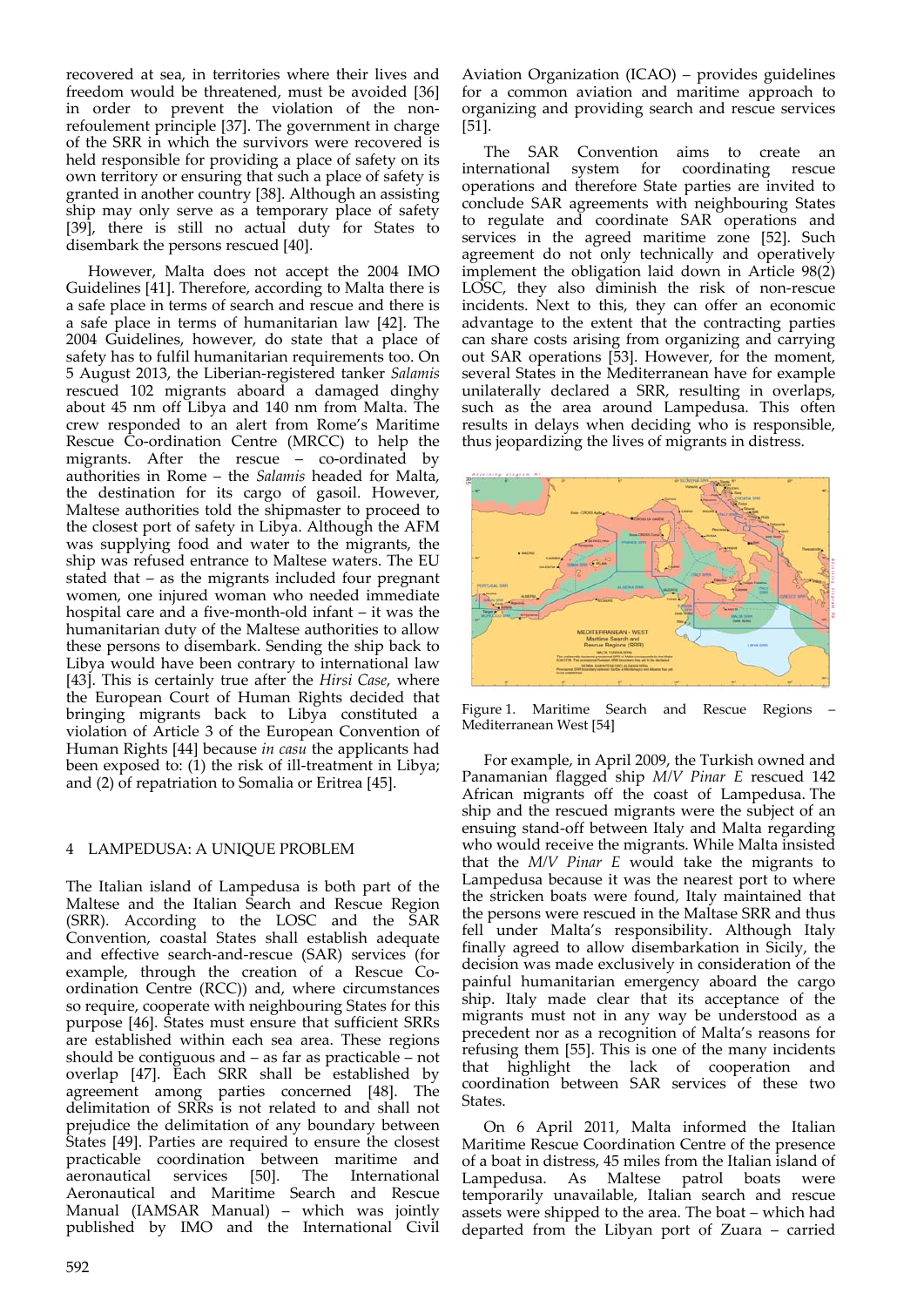some 300 persons who had been fleeing the north coast of Africa in search of a better life. Normally, the type of vessel was only capable of holding a maximum of 40 people. Moreover, the engine was severely damaged, which made it impossible to manoeuvre the boat. Over 250 migrants were lost after their vessel capsized due to flooding. Eventually, only 52 persons could be saved by the Italian Coast Guard [56].

On 9 November 2011, 44 people – mostly sub‐ Saharans – were rescued by the Italian navy ship *Foscari* after two days of sending out distress calls from a satellite phone in the Mediterranean Sea. The delay in rescuing the boat led to huge risks to the lives of the persons in distress. Risks for example included drowning, dehydration and exposure. After the rescue, the migrants were transported to Sicily, not to Lampedusa or Malta which were the two closest ports. UNHCR spokesman Adrian EDWARDS stated that UNHCR was grateful that the Italian navy took this initiative despite the fact that the boat was in Maltese SRR [57]. In response, the AFM and the Maltese SAR authorities both rejected what they characterized as the "*impression conveyed*" by the UNHCR spokesperson that Maltese SAR authorities abdicated from their responsibilities and did not cooperate with the relevant Italian authorities. The AFM statement – as reported by the newspaper *Times of Malta* – outlines in detail the Maltese response to the distress call from the migrant boat. The AFM said that the decision for the *Foscari* to take the rescued migrants to an Italian port in Sicily was the result of Italian insistence that Lampedusa does not represent a place of safety for the disembarkation of migrants. According to Malta, Lampedusa did represent the nearest place of safety under the relevant legal regime applicable with the Malta SRR. Therefore, the persons should have been disembarked here [58].

#### 5 POSSIBLE SOLUTIONS TO PREVENT LOSS OF LIFE

## 5.1 *Cooperation between States*

According to Article 98(2) LOSC, where circumstances so require, coastal States have to cooperate with neighbouring States. While discussing the obligation to cooperate in suppressing piracy, GUILFOYLE notes: "*While a duty to cooperate to the fullest possible extent may seem a strong obligation, the international community has not agreed that it has any specific minimum content. Identifying a breach of a duty to cooperate is notoriously difficult*."[59] It is clear that a number of loopholes seriously impair the effectiveness of the duty to cooperate [60]. First of all, in public international law there is no general customary law‐based obligation for States to cooperate. Therefore, duties to cooperate are treaty‐ based and as such the cooperative relationship is being artificially created. Secondly, provisions on cooperative conduct are often not manifestly demonstrably based on reciprocity or mutuality of benefit. Thirdly, the wordings of the obligation leaves it unclear as to the specific conduct required in fulfilment of that obligation. Therefore, the proof of such a breach would be very difficult. Fourthly,

treaties that include an obligation to cooperate, often include a margin of appreciation. For example, Article 98(2) LOSC asks coastal States to cooperate "*where circumstances so require*". Lastly, the effectiveness of a cooperation duty can also be impaired by non‐ cooperation. A particular problem is unilateral actions by States. For example, powerful States may turn to unilateralism when they decide that they may achieve their foreign policy goals by unilateral action rather than cooperation. As the international system is based upon sovereign equality of States, the system is in fact characterized by gross inequalities in power that are a structural obstacle to cooperation and thus encourages powerful States "*to go it alone*" [61]. On the one hand, there are a growing number of obligations to cooperate in international law, for example to suppress drug trafficking by sea [62] or to prevent the proliferation of weapons of mass destruction and their transport by sea [63]. On the other hand, there exists an unsatisfactory degree of implementation of these duties because of noncompliance [64].

On international level, the International Maritime Organization (IMO) took the initiative to help drafting a Memorandum of Understanding (MoU) on concerted procedures relating to the disembarkation of persons rescued at sea [65]. In March 2010, the United States stated that the discussions between Mediterranean countries concerning rescue and disembarkation of migrants at sea is based on a regional problem requiring a regional solution. However, Italy, Malta and Spain expressed their disappointment that other countries seemingly did not recognize that the problem was much wider than simply a regional one. Other parts of the world are also confronted with similar difficulties and, even more importantly, ships of all flags are currently involved in the resulting rescue operations. Therefore, the IMO Secretary‐General proposed to first develop a pilot project for a regional solution in the Mediterranean. Second, if this project works, it could be applied in other parts of the world [66].

One of the primary concerns of the IMO is the integrity of the search and rescue and, consequentially, the safety of life at sea regime [67]. Therefore, the IMO wants to prevent incidents – which cause loss of life at sea – from recurring  $[68]$ . On the one hand, the system of rescuing migrants in the Mediterranean Basin has to be improved. On the other hand, these persons also have to be disembarked at a place of safety in accordance with the SAR and SOLAS Conventions [69]. The ultimate goal here will be the development of a Regional Agreement in the form of a MoU on concerted procedures relating to the disembarkation of persons rescued at sea [70]. A MoU is a well‐accepted type of legal instrument in international law and practice and it is being identified as "*an informal but nevertheless legal agreement*" between two or more parties [71]. Whether this MoU is meant to be binding is not clear at the moment. However, a soft law agreement would not necessarily be a negative factor.

It was considered beneficial – in order to make significant progress towards finalizing the draft Regional MoU – to hold informal consultations among interested parties to agree on some of the more contentious issues and associated draft texts before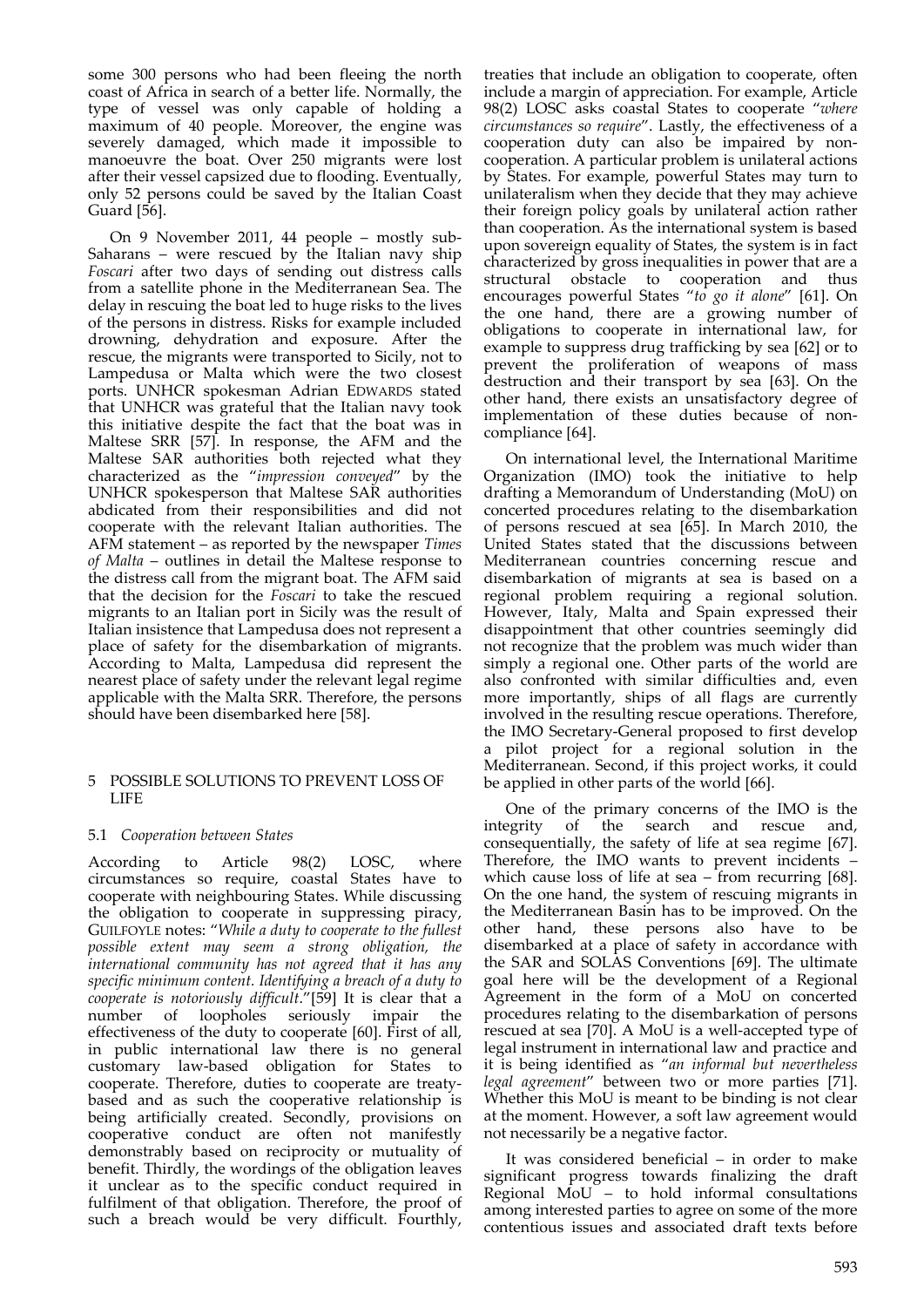organizing the next regional formal meeting. Accordingly, informal consultations were held at IMO Headquarters on 21 February 2012. Some of the most contentious aspects were discussed and agreements reached on sensitive subjects and the draft text of the Regional MoU was improved accordingly [72]. However, after some discussion, taking into account that the work on this matter was still in progress, it was decided to extend the target completion year [73]. The development of a soft law framework has already been successfully applied to address gaps in international law in the past [74]. BARNES states that – consistent with the general trend towards the use of soft law instruments – new legal initiatives concerning migrants at sea are most likely to take the form of non‐binding measures [75].

On European level, Frontex organizes joint operations at sea. This co‐operation can help saving lives. Nevertheless, among States there is still some discussion as where to disembark rescued persons. **Council Decision 2010/252** [76], supplementing the Schengen Borders Code, states in its Guidelines that regarding disembarkation, priority should be given to the third country from where the ship carrying the persons departed or through the territorial waters or SRR of which that ship transited. If this is not possible, priority should be given to disembarkation in the Member State hosting the surveillance operation at sea [77]. The operational plan, used during a joint operation at sea, should spell out the modalities for the disembarkation of the persons rescued. Nevertheless, when not specified in the operational plan, the mission's host country carries the ultimate responsibility. Malta strongly opposes these guidelines and as a result stopped hosting Frontex operations. Also the new Commission proposal of 2013 puts the ultimate burden on the host State [78]. The Mediterranean countries already objected this new proposal. Cyprus, Greece, Italy, Malta, France and Spain have taken the position that there is no need for further regulations pertaining to rescue at sea or post‐rescue places of disembarkation since other international laws already deal 'amply' with the matters [79].

With respect to financial arrangements, we can think, for example, of capacity‐building for RCCs, as well as for processing and reception centres. The EU is already funding projects to improve the capacities of EU Member States in the case of the arrival of large groups of irregular arrivals, e.g., the strengthening of reception capacity in Lampedusa. Likewise, the Communication on Strengthened Practical Cooperation, issued by the Commission in February 2006, proposed to set up rapid‐reaction migration units to better respond to sudden influxes of irregular migrants [80].

#### 5.2 *The use of new technologies*

One of the problems is the isolated nature of the ocean. As a result, it is difficult to prove a failure of search and rescue obligations. Nevertheless, satellite images for example could provide for proof. The European Union Satellite Centre (EUSC) gathers a great deal of data and pictures across the globe [81]. EUSC already stated that access to satellite imagery of the area could be a valuable tool to identify the location of ships as certain vessels are large enough to be spotted and possibly identified from such data [82].

In July 2012, the AFM expressed interest in benefitting from a European Union‐sponsored project involving the deployment of 'drones' – Unmanned Aerial Vehicles (UAVs) – to assist in migrant patrols at sea. While the AFM is fully involved in the development of the system, it is however not yet participating in the testing of such drones [83]. Frontex' Research and Development Unit is currently engaged in a study to identify more cost efficient and operational effective solutions for aerial border surveillance, in particular Unmanned Aircraft Systems (UAS's) with Optional Piloted Vehicles (OPVs) that could be used during joint operations at sea [84]. The United States is already using 'Predator drones' to monitor land and sea borders. However, serious questions have been raised about the effectiveness of surveillance drones operating over the sea as – until now – the drones have had limited success in for example spotting drug runners in the open ocean [85]. The use of drones for land and sea border surveillance is contemplated by in the EU Commission's proposal on the establishment of the European Border Surveillance System (EUROSUR) [86]. The main purpose of EUROSUR is to improve the situational awareness and reaction capability at the external borders of the Member States and of the European Union [87]. The planned surveillance of the Mediterranean – using UAVs, satellites and shipboard monitoring systems – could aid in the rescue of refugees shipwrecked on the open seas [88]. However, EUROSUR could cover up a lack of substance. For example, maritime rescue services are not part of EUROSUR and border guards do not share information with them [89]. Moreover, EUROSUR should be adapted to meet the specific needs that asylum seekers may have. For example, the exchange of personal data with third countries should be prohibited, as this exchange may jeopardize both the safety and protection of asylum seekers and refugees, and their data protection rights [90].

## 6 CONCLUSION

Under international law, it is clear that there exists a duty of rendering assistance regardless of an actual request for help. Next to this, also self‐induced distress situations require assistance. However, due to overlaps of SRRs, there are delays in deciding who is responsible, thus jeopardizing the lives of migrants in distress. This is exactly what happens near Lampedusa. A possible solution would be strengthened cooperation between States. However, as States cannot be obliged to cooperate, cooperation efforts are postponed, such as the on concerted procedures relating to the disembarkation of persons rescued at sea. Moreover, as there is no disembarkation duty under international law, initiatives introducing such a duty – such as new EU rules on disembarkation within Frontex operations – are being criticized by coastal States. It is clear that States are not willing to accept a disembarkation duty.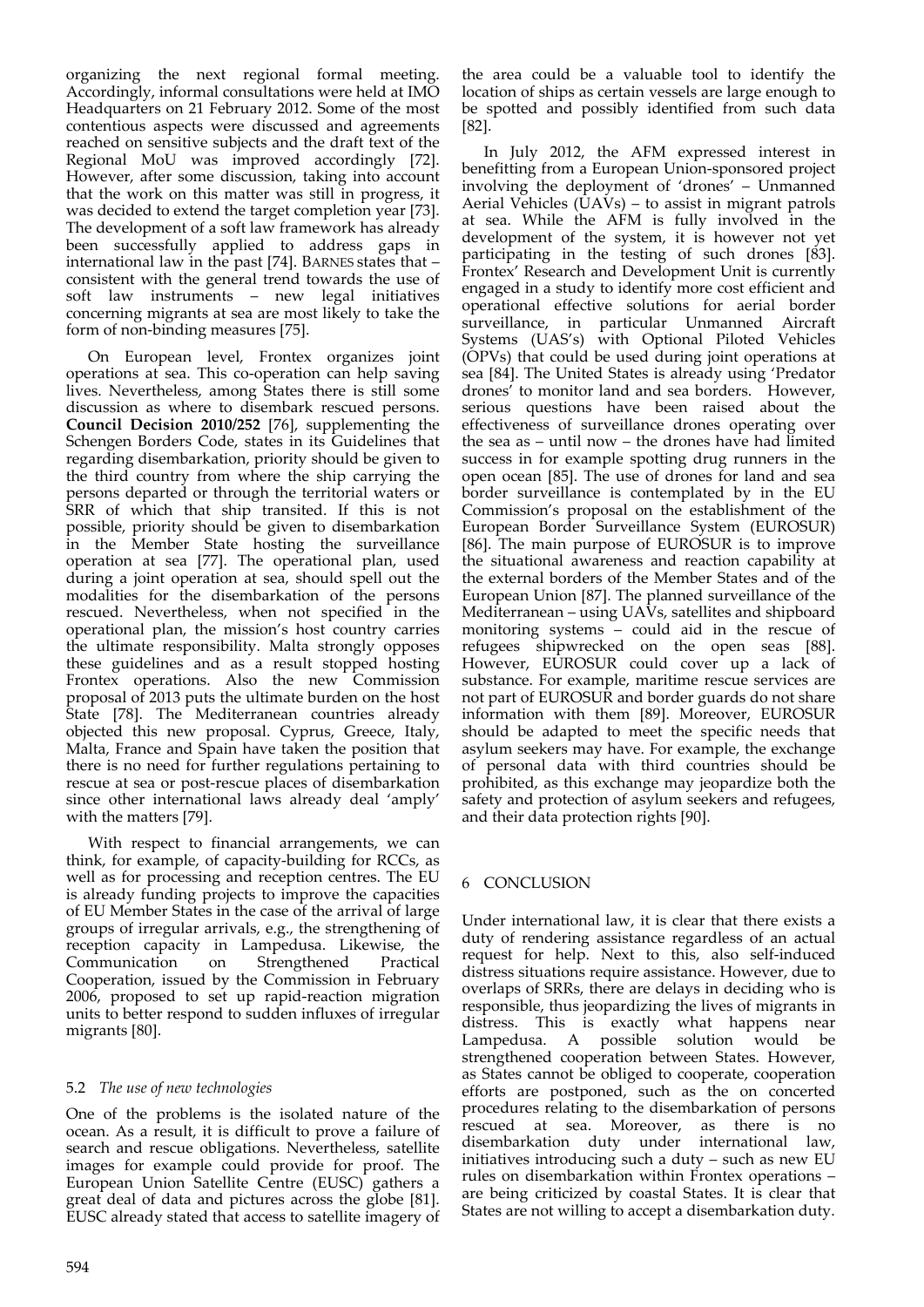Within Europe, this is not surprizing. The Dublin II Regulation is regarded as unfavourable for Mediterranean coastal States, as the Member State responsible for an asylum claim will be the State through which the asylum seeker first entered the European Union [91]. DE BLOUW believes that the modification of the Dublin Regulation is the first and most important step to eradicating human rights abuses in Southern Europe as this could lessen the immigration burden on coastal Mediterranean Member States [92]. To help Malta to cope with the migration problem, EUREMA (European Relocation Malta) – a pilot project for intra-EU re-allocation of beneficiaries of protection from Malta – was launched in July 2009 and co‐funded by the EU. Its objectives are the implementation of the principle of solidarity among states, the identification of resettlement solutions for people in need and the improvement of the situation for those who remain in Malta. Nevertheless, this project is not a solution to the negative impact of the Dublin II Regulation [93].

Next to cooperation, new technologies could be used not only to prove failure of search and rescue obligations, but also to assist in migrant patrols at sea. We should however bear in mind that States should be encouraged to share the burden, for example by engaging in resettlement and readmission agreements. When States know they can share the burden after disembarkation, they will be less reluctant to accept a duty to disembark sea‐borne migrants. Normally the political, socio‐economic and financial costs of asylum have to be carried by one State, namely, the State of disembarkation. However, due to burden‐sharing agreements this will not be the case.

#### REFERENCES

- [1] The New York Times, "Migrants Die as Burning Boat Capsizes Off Italy" (3 October 2013), available online: <http://www.nytimes.com/2013/10/04/world/europe/scor es-die-in-shipwreck-off-sicily.html?\_r=0>; BBC News, "Italy Boat Sinking: Hundreds Feared Dead Off Lampedusa" (3 October 2013), available online: <http://www.bbc.co.uk/news/world‐europe‐24380247>; Deutsche Welle, "Police in Italy arrest Somalia National Accused of Organizing Deadly Migrant Voyage" (9 November 2013), available online: <http://www.dw.de/ police‐in‐italy‐arrest‐somalia‐national‐accused‐of‐ organizing‐deadly‐migrant‐voyage/a‐17215308>.
- [2] BBC News, "Lampedusa Boat Tragedy: Migrants 'Raped and Tortured<sup>"</sup> (8 November 2013), available online: <http://www.bbc.co.uk/news/world‐europe‐24866338>.
- [3] BBC News, "Mediterranean 'A Cemetery' Maltese PM<br>Muscat" (12 October 2013), available online: Muscat" (12 October 2013), available online: <http://www.bbc.co.uk/news/world‐europe‐24502279>.
- [4] UN News, "After Latest Lampedusa Tragedy, Ban Calls for Action to Protect Human Rights of Migrants" (12 October 2013), available online: <http://www.un.org /apps/news/story.asp?NewsID=46255&Cr=lampedusa& Cr1=#.Up8oy‐LxH\_Z>.
- [5] Frontex, "Update on Central Mediterranean Route", available online: <http://frontex.europa.eu/news/update‐ on‐central‐mediterranean‐route‐5wQPyW>.
- [6] United Nations Convention on the Law of the Sea (adopted 10 December 1982, entered into force 16 November 1994) 1833 UNTS 3 [LOSC].
- [7] International Convention on Maritime Search and Rescue (adopted 27 April 1979, entered into force 22 June 1985) 405 UNTS 97 [SAR Convention].
- SAR Convention, Annex Chapter 1 para. 1.3.13.
- [9] European Commission Proposal for a Council Decision of 27 November 2007 supplementing the Schengen Borders Code as regards the surveillance of the sea external borders in the context of the operational cooperation coordinated by the European Agency for the Management of Operational Cooperation at the External Borders, COM (2009) 658 final, Explanatory Memorandum, para. 2.
- [10] ILC, Yearbook of the International Law Commission (New York: ILC, 1979), Vol. II, Part II, 135, para. 10, available online: <http://untreaty.un.org/ilc/publications/ yearbooks/Ybkvolumes%28e%29/ILC\_1979\_v2\_p2\_e.pdf >. Although this definition was given during the discussions on the concept of 'distress' as one of the grounds for excluding wrongfulness with regard to the Draft Articles on State Responsibility, the definition is often being used to describe the situation of distress of persons at sea. See for example: Barnes, Richard A., "Refugee Law at Sea", 53 International and Comparative Law Quarterly 47 (2004), 60.
- [11] European Commission Proposal for a Council Decision of 27 November 2007 supplementing the Schengen Borders Code as regards the surveillance of the sea external borders in the context of the operational cooperation coordinated by the European Agency for the Management of Operational Cooperation at the External Borders, COM (2009) 658 final, Explanatory Memorandum, para. 2.<br>[12] Moreno-Lax, Violeta,
- "Seeking Asylum in the Mediterranean: Against a Fragmentary Reading of EU Member States' Obligations Accruing at Sea", 23 International Journal of Refugee Law 174 (2011), 195.
- [13] Council Decision (EU) No. 2010/252 of 26 April 2010 supplementing the Schengen Borders Code as regards the surveillance of the sea external borders in the context of the operational cooperation coordinated by the European Agency for the Management of Operational Cooperation at the External Borders, OJ L 111/20 of 4 May 2010.
- [14] Council Regulation (EC) No. 2007/2004 of 26 October 2004 establishing a European Agency for the Management of Operational Cooperation at the External Border of the Member States of the European Union, OJ L 349/1 of 25 November 2004.
- [15] ECJ, European Parliament v. Council of the European Union, 17 April 2012, Opinion of Advocate General Mengozzi, Case C-355/10 (2012) and ECJ, European Parliament v. Council of the European Union, 5 September 2012, Case C‐355/10 (2012).
- [16] Council Decision (EU) No. 2010/252 of 26 April 2010 supplementing the Schengen Borders Code as regards the surveillance of the sea external borders in the context of the operational cooperation coordinated by the European Agency for the Management of Operational Cooperation at the External Borders, OJ L 111/20 of 4 May 2010, Annex Part II para. 1.3.
- [17] Council Decision (EU) No. 2010/252 of 26 April 2010 supplementing the Schengen Borders Code as regards the surveillance of the sea external borders in the context of the operational cooperation coordinated by the European Agency for the Management of Operational Cooperation at the External Borders,  $OJ L 111/20$  of 4 May 2010, Annex Part II para. 1.4.
- [18] COMSAR, "Matters Concerning Search and Rescue Including Those Related to the 1979 SAR Conference and the Introduction of the GMDSS", IMO Doc. COMSAR 5/INF. 2 (17 April 2000), para. 52.
- [19] Klepp, Silja, "A Double Bind: Malta and the Rescue of Unwanted Migrants at Sea, A Legal Anthropological Perspective on the Humanitarian Law of the Sea", 23 International Journal of Refugee Law 538 (2011), 551‐554.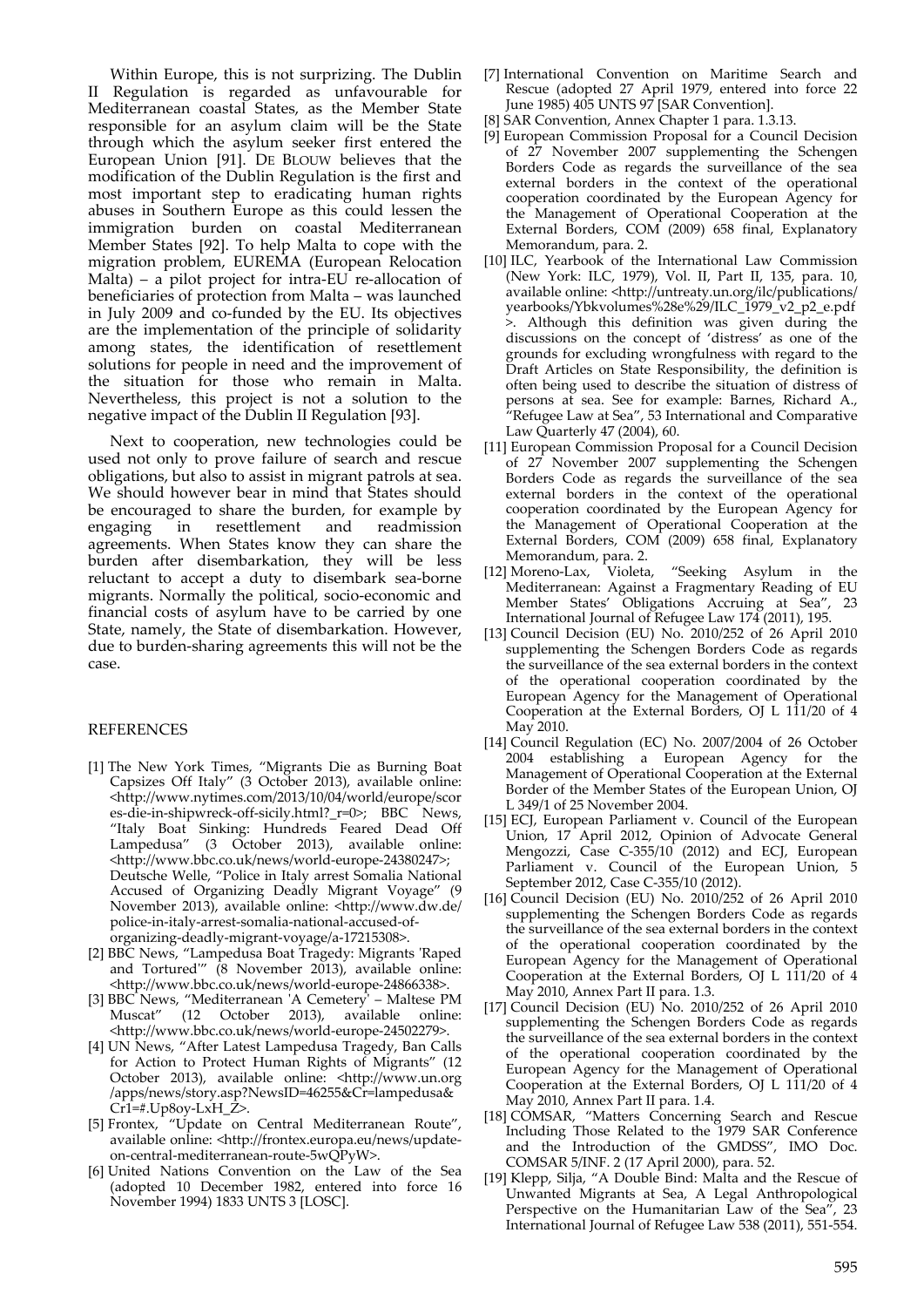- [20] UNHCR, "One Survivor, 54 Die at Sea Attempting the Voyage to Italy from Libya", Press Release (10 July<br>2012), available online: <http://www.unhcr.org/ 2012), available online: <http://www.unhcr.org/ 4ffc59e89.html>.
- [21] Carling, Jorgen, "Migration Control and Migrant Fatalities at the Spanish-African Borders", 41 International Migration Review 316 (2007), 327. See also: Nessel, Lori A., "Externalized Borders and the Invisible Refugee", 40 Columbia Human Rights Law Review 625  $(2009)$ .
- [22] MSC, "Interim Measures for Combating Unsafe Practices Associated with the Trafficking or Transport of Illegal Migrants by Sea", IMO Doc. MSC.1/Circ. 896/Rev. I (12 June 2001), para. 4.
- [23] Early 2012, a migrant vessel crewed by three smugglers and carrying 58 passengers – set sail for Yemen. However, the boat's engine broke down and smugglers forced 22 passengers overboard. After five days, the boat capsized in rough seas and bad weather. At least 11 people drowned following this boat incident. See: UNHCR, "Somalis Perish in New Boat Disaster in Gulf of Aden", Briefing Note (10 February 2012), available **online**:

<http://www.unhcr.org/4f35146d9.html>.

- [24] UNODC, "Smuggling of Migrants by Sea", Issue Paper (2011), 7, available online: <http://www.unodc.org/ documents/human‐trafficking/Migrant‐Smuggling/ Issue‐Papers/Issue\_Paper\_‐\_Smuggling\_of\_Migrants\_ by\_Sea.pdf>.
- [25] Mallia, Patricia, Migrant Smuggling by Sea: Combating a Current Threat to Maritime Security through the Creation of a Cooperative Framework (The Hague: Martinus Nijhoff Publishers, 2009), 98.
- [26] Migrants at Sea, "Question Raised Whether Migrant Boat Sank Off Lampedusa Last Week" (9 September available online: <http://migrantsatsea.wordpress.com/2012/09/09/questio n‐raised‐whether‐migrant‐boat‐sank‐off‐lampedusa‐last‐ week/>.
- [27] PACE launched an inquiry in 2011 to investigate why over 1.000 migrants had died or perished in the Mediterranean Sea while trying to reach European soil from North Africa. See PACE, "Lives Lost in the Mediterranean Sea: Who is Responsible?", Report of the Committee on Migration, Refugees and Displaced Persons (29 March 2012), para. 13.4, available online: <http://assembly.coe.int/CommitteeDocs/2012/20120329\_ mig\_RPT.EN.pdf>.
- [28] International Convention for the Safety of Life at Sea (adopted 1 November 1974, entered into force 25 May 1980) 1184 UNTS 278 [SOLAS Convention].
- [29] International Convention on Maritime Search and Rescue (adopted 27 April 1979, entered into force 22 June 1985) 405 UNTS 97 [SAR Convention].
- [30] SOLAS Convention, Chapter V Regulation 33; SAR Convention, Chapter 3 para. 3.1.9.
- [31] Wouters, Kees & Den Heijer, Maarten, "The Marine I Case: A Comment", 22 International Journal of Refugee Law 1 (2010), 2‐3.
- [32] UNHCR, "All in the Same Boat: The Challenges of Mixed Migration", available online: Migration", <http://www.unhcr.org/pages/4a1d406060.html>.
- [33] SAR Convention, Annex Chapter 1 para. 1.3.2.
- [34] SAR Convention, Annex Chapter 1 para. 1.3.2.
- [35] MSC, "Guidelines on the Treatment of Persons Rescued at Sea", MSC Resolution 167(78) (20 May 2004), para. 6.12.
- [36] MSC, "Guidelines on the Treatment of Persons Rescued at Sea", MSC Resolution 167(78) (20 May 2004), para. 6.17.
- [37] Convention relating to the Status of Refugees (adopted 28 July 1951, entered into force 22 April 1954) 189 UNTS 137 [Refugee Convention]. Article 33 of the Refugee Convention states that: "No Contracting State shall expel or return ("refouler") a refugee in any manner

whatsoever to the frontiers of territories where his life or freedom would be threatened on account of his race, religion, nationality, membership of a particular social group or political opinion." This principle is not only applicable to refugees but also to all asylum‐seekers. See for example: Bethlehem, Daniel & Lauterpacht, Elihu, "The scope and content of the principle of non‐ refoulement: Opinion", in Feller, Erika, Türk, Volker & Nicholson, Frances (Eds.), Refugee Protection in International Law: UNHCR<sup>'</sup>s Global Consultations on International Protection (Cambridge: Cambridge International Protection (Cambridge: University Press, 2003), 116‐118; UNHCR, "The Protection of Asylum‐Seekers and Refugees Rescued at Sea', in Aleinikoff, Alexander T. & Chetail, Vincent (Eds.), Migration and International Legal Norms (The Hague: Asser Press, 2003).

- [38] MSC, "Guidelines on the Treatment of Persons Rescued at Sea", MSC Resolution 167(78) (20 May 2004), para. 2.5.
- [39] MSC, "Guidelines on the Treatment of Persons Rescued at Sea", MSC Resolution 167(78) (20 May 2004), para. 6.13.
- [40] See for example: O'Brian, Killian S., "Refugees on the High Seas: International Refugee Law Solutions to a Law of the Sea Problem", 3 Goettingen Journal of International Law 715 (2011), 723‐725.
- [41] IMO, "Status of multilateral conventions and instruments in respect of which the International Maritime Organization or its Secretary-General performs depositary or other functions" (30 November 2012).<br>2012). available online: 2012), available http://www.imo.org/about/conventions/statusofconventi ons/documents/status%20‐%202012.pdf>.
- [42] Klepp, Silja, "A Double Bind: Malta and the Rescue of Unwanted Migrants at Sea, A Legal Anthropological Perspective on the Humanitarian Law of the Sea", 23 International Journal of Refugee Law 538 (2011), 549.
- [43] Sea‐Web, "Tanker in Limbo after Rescuing 102 (6 August 2013), available online: <http://www.sea‐web.com/authenticated/ authenticated\_handler.aspx?control=ArticleDisplay&bp =1&articlename=dn0020130806000005>.
- [44] European Convention for the Protection of Human Rights and Fundamental Freedoms (adopted November 1950, entered into force 3 September 1953) 213 UNTS 222 [ECHR].
- [45] ECtHR, Hirsi Jamaa and Others v. Italy, 23 February 2012, Appl. No. 27765/09 (2012).
- [46] LOSC, Art. 98(2); SAR Convention, Annex Chapter 2 para. 2.1.1.
- [47] SAR Convention, Annex Chapter 2 para. 2.1.3.
- [48] SAR Convention, Annex Chapter 2 para. 2.1.4.
- [49] SAR Convention, Annex Chapter 2 para. 2.1.7.
- [50] SAR Convention, Annex Chapter 2 para. 2.4.
- [51] IMO/ICAO, "International Aeronautical and Maritime Search and Rescue Manual", London/Montreal (2003). For an extensive discussion on the IMO‐ICAO search and rescue regions and the IAMSAR Manual see: Vasilogeorgi, Isavella Maria, "Delimitation of IMO‐ ICAO Search and Rescue regions – A Case of Jurisdictional Compilation and Complication", 36 Annals of Air and Space Law 251 (2011), 251‐278.
- [52] SAR Convention, Chapter 3.
- [53] Trevisanut, Seline, "Search and Rescue Operations in the Mediterranean: Factor for Cooperation or Conflict?" 25 International Journal of Marine & Coastal Law 523 (2010), 528‐529.
- [54] IMO, "Global SAR Plan Containing Information on the Current Availability of SAR Services", IMO Doc. SAR.8/Circ.1/Corr.3 (20 October 2005), Annex 4, 7.
- [55] BBC, "Italy takes in stranded migrants" (20 April 2009), available online: <http://news.bbc.co.uk/2/hi/europe/ 8007379.stm>; Times of Malta, "Migrants standoff: PM insists Malta did its duty" (20 April 2009), available online: <http://www.timesofmalta.com/articles/view/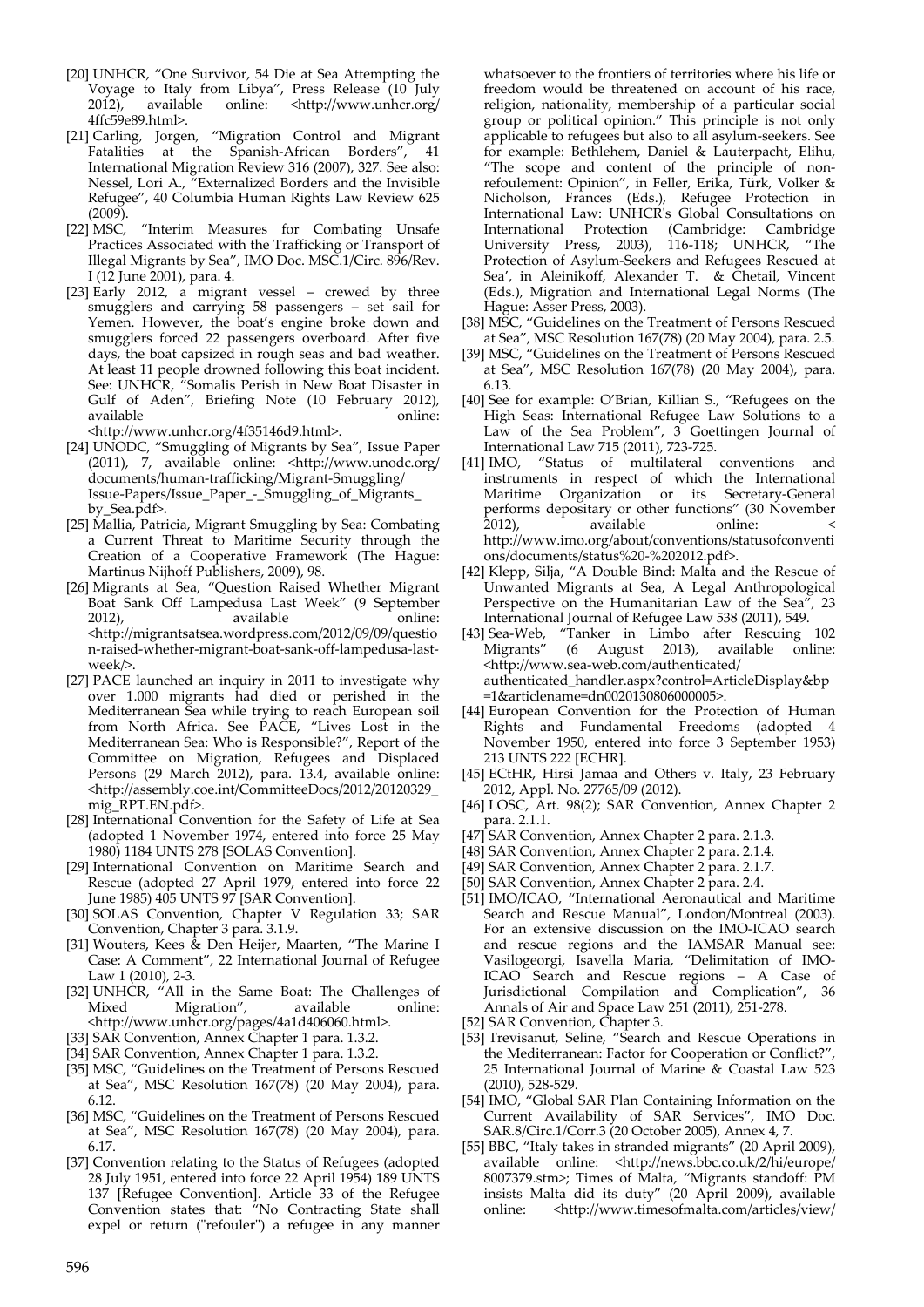20090420/local/migrants‐standoff‐pm‐insists‐malta‐did‐ its‐duty.253648>.

- [56] LEG, "Report of the Legal Committee on the work of its ninety‐eight session", IMO Doc. LEG 98/14 (18 April 2011), para. 13.25 and Annex 9.
- [57] UNHCR, "UNHCR Thanks Italian Navy for Rescuing Boat in Distress Packed with Refugees from Libya", Briefing Notes (11 November 2011), available online: <http://www.unhcr.org/4ebd29809.html>.
- [58] Times of Malta, "UNHCR Comments Give the Wrong Impression – AFM" (14 November 2011), available <http://www.timesofmalta.com/articles/view/ 20111114/local/unhcr-comments-give-the-wrongimpression‐afm.393791>.
- [59] Guilfoyle, Douglas, "The Challenges in Fighting Piracy", in van Ginkel, Bibi & van der Putten, Frans‐Paul (Eds.), The International Response to Somali Piracy (Leiden: Martinus Nijhoff Publishers, 2010), 130.
- [60] Delbrück, Jost, "The International Obligation to Cooperate – An Empty Shell or a Hard Law Principle of International Law? – A Critical Look at a Much Debated Paradigm of Modern International Law", in Hestermeyer, Holger P. et al. (Eds.) Coexistence, Cooperation and Solidarity – Liber Amicorum Rüdiger Wolfrum (Leiden: Martinus Nijhoff Publishers, 2012), 13-14; Pinto, Christopher W., "The Duty of Co-operation and the United Nations Convention on the Law of the Sea", in Bos, Adriaan & Siblesz, Hugo (Eds.), Realism in Law‐Making – Essays on International Law in Honour of Willem Riphagen (Dordrecht: Martinus Nijhoff Publishers, 1986), 1337‐138.
- [61] Schreuer, Christoph H., "State Sovereignty and the Duty of States to Cooperate – Two Incompatible Notions?", in Delbrück, Jost (Ed.), International Law of Cooperation and State Sovereignty: Proceedings of an International Symposium of the Kiel Walther Schücking Institute of International Law (Berlin: Duncker & Humblot, 2002), 177.
- [62] United Nations Convention against Illicit Traffic in Narcotic Drugs and Psychotropic Substances (adopted 20 December 1988, entered into force 11 November 1990), 95 UNTS 1582 [Drugs Convention], Art. 17(1).
- [63] Interdiction Principles for the Proliferation of Security Initiative (adopted 4 September 2003), available online: <http://www.state.gov/t/isn/c27726.htm>.
- [64] Delbrück, Jost, "The International Obligation to Cooperate – An Empty Shell or a Hard Law Principle of International Law? – A Critical Look at a Much Debated Paradigm of Modern International Law", in Hestermeyer, Holger P. et al. (Eds.) Coexistence, Cooperation and Solidarity – Liber Amicorum Rüdiger Wolfrum (Leiden: Martinus Nijhoff Publishers, 2012), 15.
- [65] FAL, "Address of the Secretary‐General at the Opening of the Thirty-Seventh Session of the Facilitation Committee", IMO Doc. FAL 37/INF. 5 (5 September 2011), 3‐4.
- [66] COMSAR, "Report to the Maritime Safety Committee", IMO Doc. COMSAR 14/17 (22 March 2010), paras. 10.1‐ 10.26.
- [67] MSC, "Report of the Maritime Safety Committee on its eighty‐seventh session", IMO Doc. MSC 87/26 (25 May 2010), para. 14.18.
- [68] LEG, "Report of the Legal Committee on the work of its ninety‐eight session", IMO Doc. LEG 98/14 (18 April 2011), para. 13.25.
- [69] LEG, "Report of the Legal Committee on the work of its ninety‐eight session", IMO Doc. LEG 98/14 (18 April 2011), para. 13.25.
- [70] FAL, "Address of the Secretary‐General at the Opening of the Thirty‐Seventh Session of the Facilitation Committee", IMO Doc. FAL 37/INF. 5 (5 September 2011), 3‐4.
- [71] McNair, Arnold D., The Law of Treaties (Oxford: Clarendon Press, 1961), 15; Hollis, Duncan B., The Oxford Guide to Treaties (Oxford: Oxford Univesity

Press, 2012), 46 et seq. See also: ICJ, Maritime Delimitation and Territorial Questions between Qatar and Bahrain, Qatar v. Bahrain, 1 July1994, ICJ Reports 112 (1994), para. 27, on what constitutes a binding agreement.

- [72] COMSAR, "Report to the Maritime Safety Committee", IMO Doc. COMSAR 16/17 (23 March 2012), para. 10.3.
- [73] COMSAR, "Report to the Maritime Safety Committee", IMO Doc. COMSAR 16/17 (23 March 2012), para. 10.4.
- [74] Betts illustrates this by giving the example of the soft law framework for IDP's. Betts, Alexander, "Towards a 'Soft Law' Framework for the Protection of Vulnerable Irregular Migrants", 22 International Journal of Refugee Law 209 (2010), 224‐225.
- [75] Barnes, Richard A., "The International Law of the Sea and Migration Control", in Ryan, Bernard & Mitsilegas, Valsamis (Eds.), Extraterritorial Immigration Control (Leiden: Martinus Nijhoff Publishers, 2010), 113‐114.
- [76] Council Decision (EU) No. 2010/252 of 26 April 2010 supplementing the Schengen Borders Code as regards the surveillance of the sea external borders in the context of the operational cooperation coordinated by the European Agency for the Management of Operational Cooperation at the External Borders, OJ L 111/20 of 4 May 2010.
- [77] Council Decision (EU) No. 2010/252 of 26 April 2010 supplementing the Schengen Borders Code as regards the surveillance of the sea external borders in the context of the operational cooperation coordinated by the European Agency for the Management of Operational Cooperation at the External Borders, OJ L 111/20 of 4 May 2010, Annex Part II para. 2.1.
- [78] Proposal for a Regulation of the European Parliament and of the Council establishing rules for the surveillance of the external sea borders in the context of operational cooperation coordinated by the European Agency for the Management of Operational Cooperation at the External Borders of the Members States of the European Union, COM (2013) 197 final.
- [79] Council of the European Union, Mediterranean Position Paper of 10 October 2013, 2013/0106 (COD).
- [80] Communication from the Commission to the Council and the European Parliament on Strengthened Practical Cooperation – New Structures, New Approaches: Improving the Quality of Decision Making in the Common European Asylum System, COM (2006) 67 final.
- [81] For information on the European Union Satellite Centre see: <http://www.eusc.europa.eu/>.
- [82] PACE, "Lives Lost in the Mediterranean Sea: Who is Responsible?", Report of the Committee on Migration, Refugees and Displaced Persons (29 March 2012), Explanatory Memorandum para. 141‐143, available online:

<http://assembly.coe.int/CommitteeDocs/2012/20120329\_ mig\_RPT.EN.pdf>.

- [83] Malta Today, "AFM 'interested' in EU‐sponsored drones for migrant surveillance at sea" (29 July 2012), available online: <http://www.maltatoday.com.mt/en/ newsdetails/news/national/AFM‐interested‐in‐EU‐ sponsored‐drones‐for‐migrant‐surveillance‐at‐sea‐ 20120728>.
- [84] Frontex, "Programme of Work 2012" (2012), 105, available online: <http://www.frontex.europa.eu/assets/About\_Frontex/G overnance\_documents/Work\_programme/2012/frontex\_ pow\_2012.pdf>.
- [85] Los Angeles Times, "U.S. plans more drone flights over Caribbean" (23 June 2012), available online: <http://articles.latimes.com/2012/jun/23/nation/la‐na‐ drugs‐caribbean‐20120623>.
- [86] European Commission Proposal of 12 December 2011 for a Regulation of the European Parliament and of the Council Establishing the European Border Surveillance System (EUROSUR), COM (2011) 873 final. This